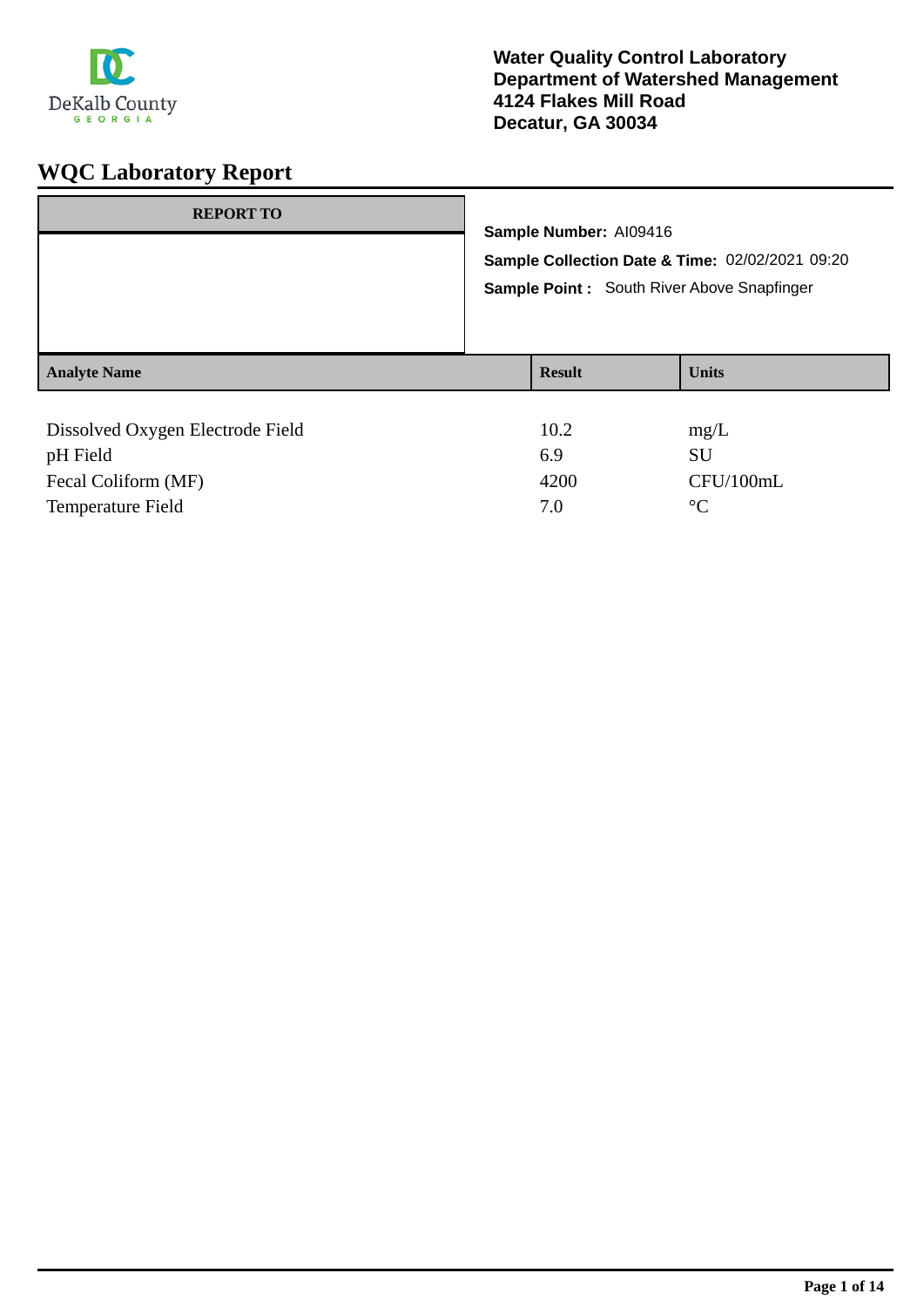

| <b>REPORT TO</b>    | Sample Number: AI09417<br>Sample Point: South River Below LAS | Sample Collection Date & Time: 02/02/2021 10:20 |
|---------------------|---------------------------------------------------------------|-------------------------------------------------|
| <b>Analyte Name</b> | <b>Result</b>                                                 | <b>Units</b>                                    |
| Temperature Field   | 6.4                                                           | $\rm ^{\circ}C$                                 |

| Dissolved Oxygen Electrode Field | 11.3 | mg/L      |
|----------------------------------|------|-----------|
| pH Field                         | 7 R  | SU        |
| Fecal Coliform (MF)              | 2300 | CFU/100mL |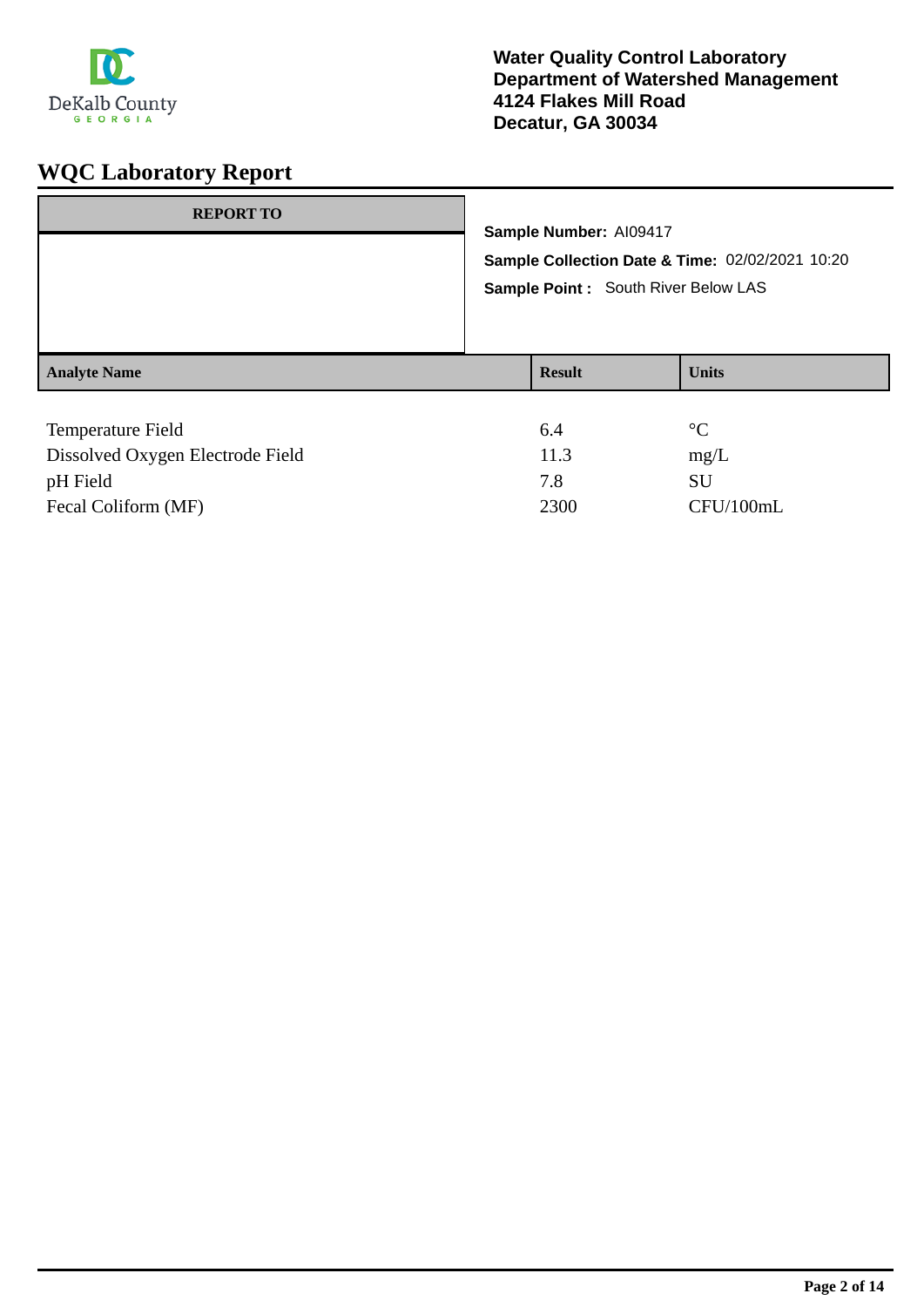

| <b>REPORT TO</b>    | Sample Number: AI09418 | Sample Collection Date & Time: 02/02/2021 09:40<br><b>Sample Point:</b> South River at Bouldercrest Rd |
|---------------------|------------------------|--------------------------------------------------------------------------------------------------------|
| <b>Analyte Name</b> | <b>Result</b>          | <b>Units</b>                                                                                           |
| pH Field            | 7.8                    | SU                                                                                                     |

| Temperature Field                |      | $\circ$ $\cap$ |
|----------------------------------|------|----------------|
| Dissolved Oxygen Electrode Field | 11.5 | mg/L           |
| Fecal Coliform (MF)              | 1800 | CFU/100mL      |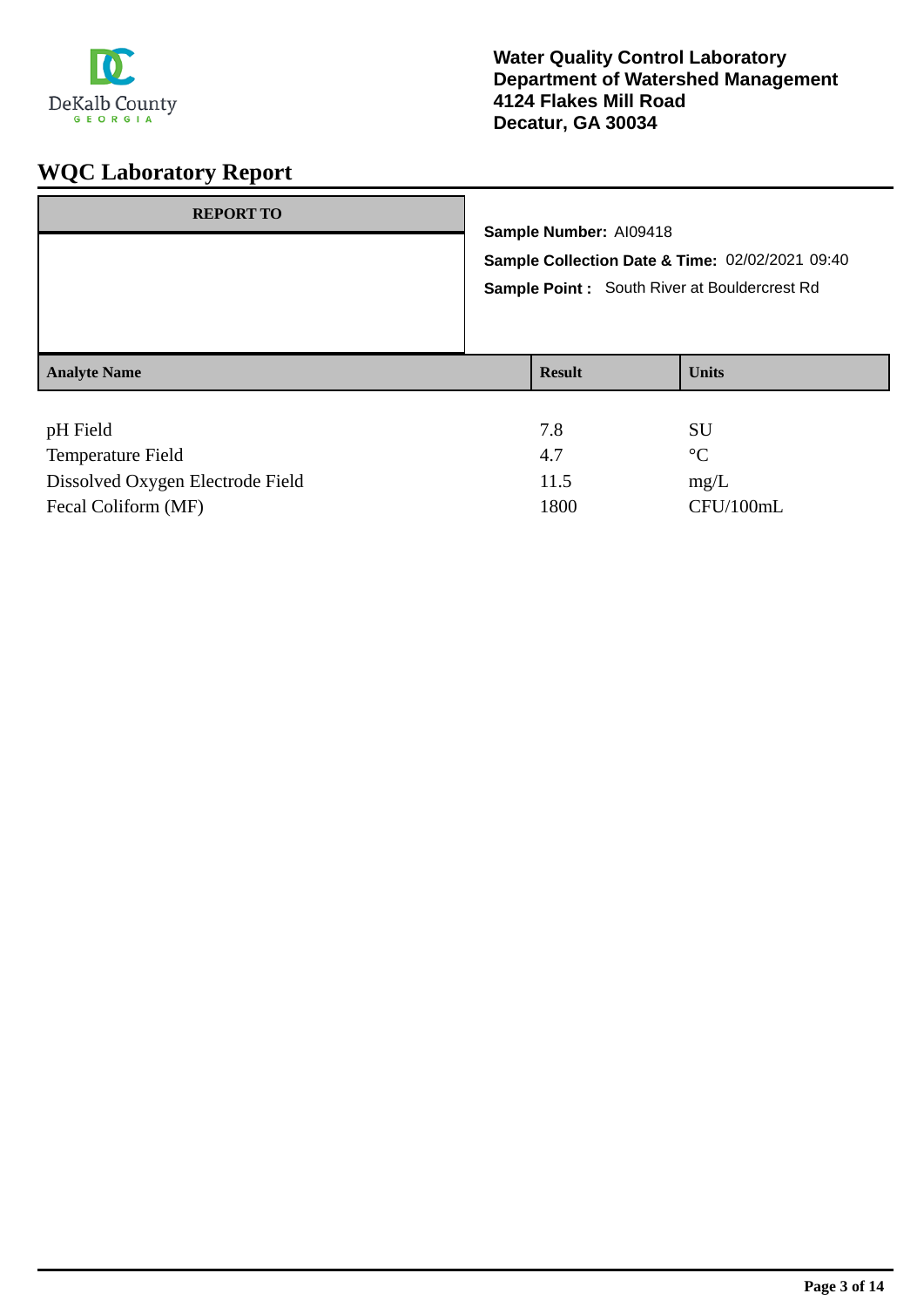

| <b>REPORT TO</b>    | Sample Number: AI09461<br>Sample Point: Conley Creek: River Road | Sample Collection Date & Time: 02/03/2021 09:20 |
|---------------------|------------------------------------------------------------------|-------------------------------------------------|
| <b>Analyte Name</b> | <b>Result</b>                                                    | <b>Units</b>                                    |
|                     |                                                                  |                                                 |

| Turbidity - Field                | 7.3  | <b>NTU</b>      |
|----------------------------------|------|-----------------|
| <b>Temperature Field</b>         | 5.0  | $\rm ^{\circ}C$ |
| Dissolved Oxygen Electrode Field | 11.8 | mg/L            |
| pH Field                         | 7.0  | SU              |
| Fecal Coliform (MF)              | 50   | CFU/100mL       |
| <b>Conductivity Field</b>        | 150  | umhos           |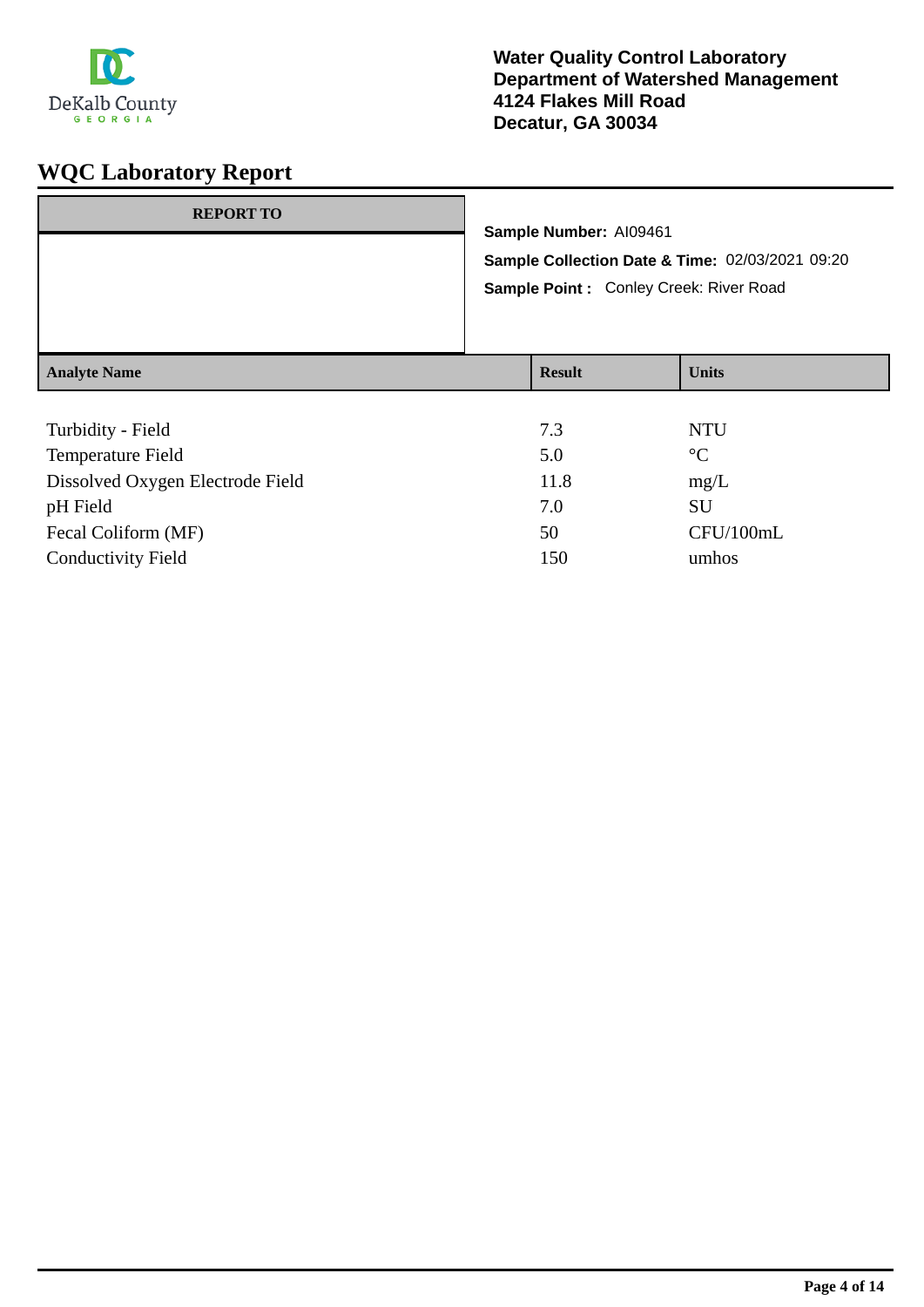

| <b>REPORT TO</b>    |                        |                                                 |
|---------------------|------------------------|-------------------------------------------------|
|                     | Sample Number: AI09462 |                                                 |
|                     |                        | Sample Collection Date & Time: 02/03/2021 09:35 |
|                     |                        | Sample Point : Doolittle Creek: C. Spring Rd.   |
| <b>Analyte Name</b> | <b>Result</b>          | <b>Units</b>                                    |
| Fecal Coliform (MF) | 19000                  | CFU/100mL                                       |
| Turbidity - Field   | 55                     | NTI J                                           |

| Turbidity - Field                | 5.5  | NTU       |
|----------------------------------|------|-----------|
| <b>Conductivity Field</b>        | 96   | umhos     |
| pH Field                         | 7.1  | SU        |
| Temperature Field                | 4.8  | $\circ$ C |
| Dissolved Oxygen Electrode Field | 11.1 | mg/L      |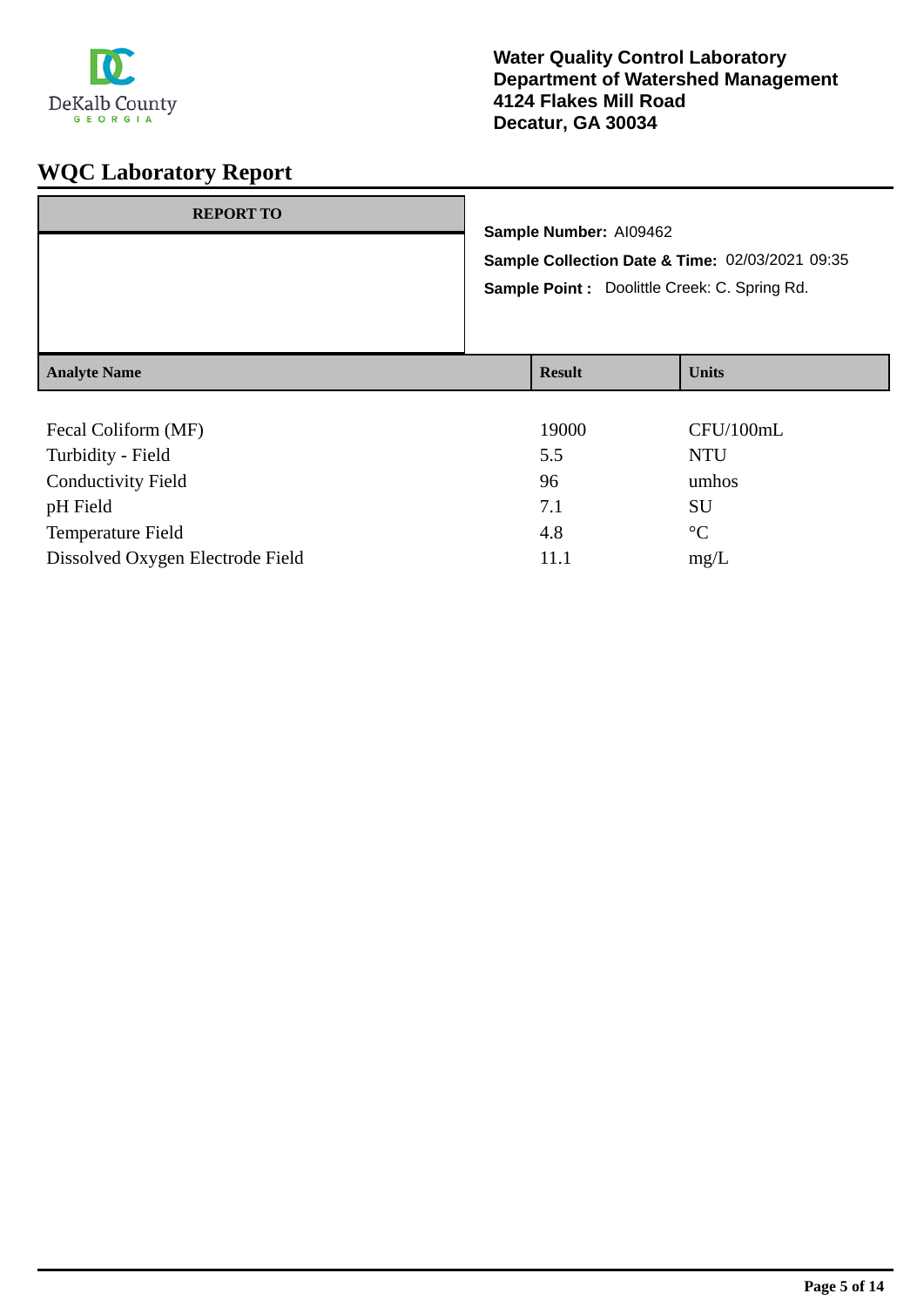

| <b>REPORT TO</b>    | Sample Number: Al09463<br>Sample Point : Doless Creek: C. Spring Rd. | Sample Collection Date & Time: 02/03/2021 09:30 |
|---------------------|----------------------------------------------------------------------|-------------------------------------------------|
| <b>Analyte Name</b> | <b>Result</b>                                                        | <b>Units</b>                                    |

| Temperature Field                | 4.3  | $\rm ^{\circ}C$ |
|----------------------------------|------|-----------------|
| Dissolved Oxygen Electrode Field | 11.0 | mg/L            |
| pH Field                         | 7.2  | SU              |
| Fecal Coliform (MF)              | 110  | CFU/100mL       |
| <b>Conductivity Field</b>        | 104  | umhos           |
| Turbidity - Field                | 4.7  | <b>NTU</b>      |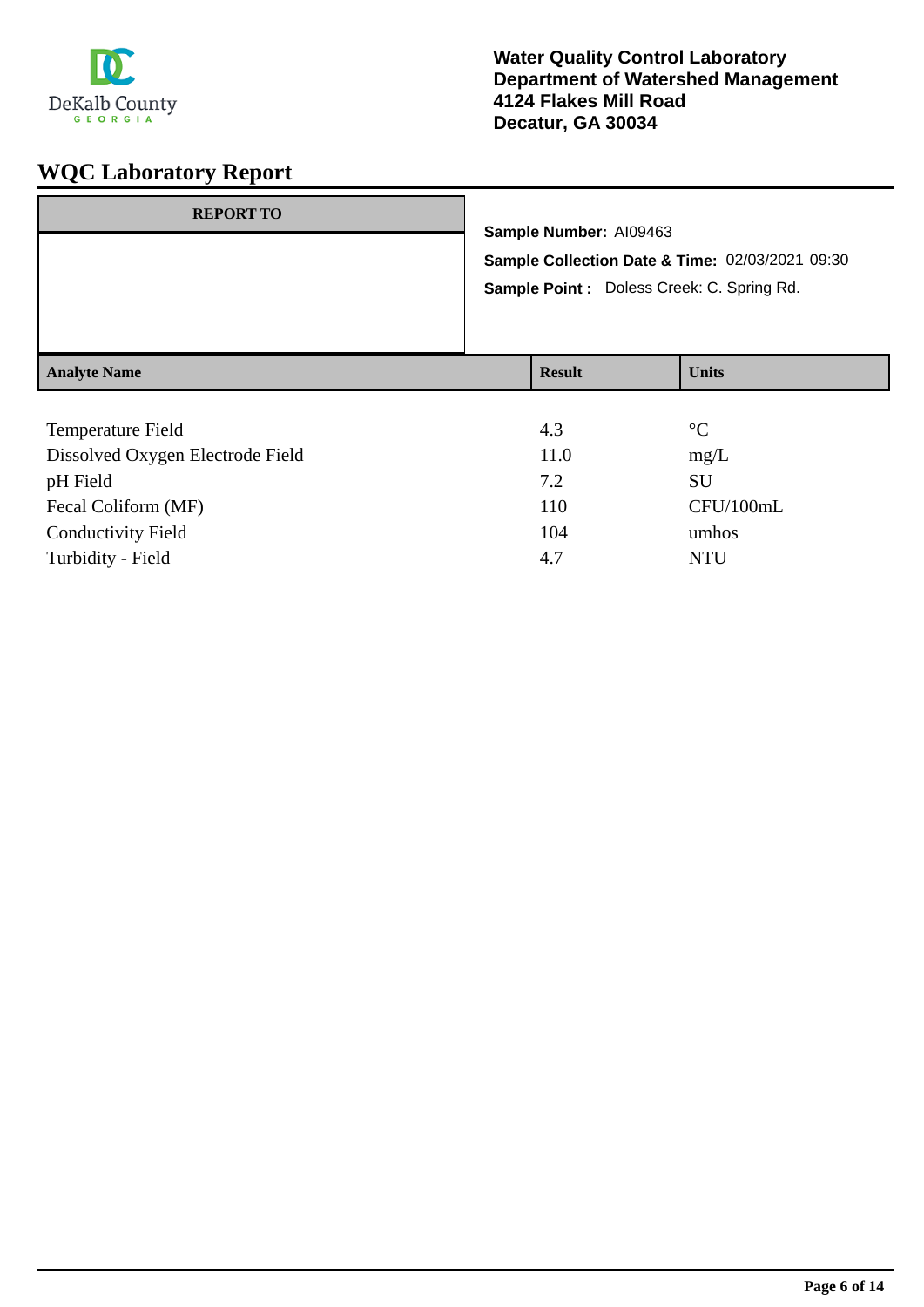

|                                                      |  | Sample Point: Sugar Creek: Clifton Church Rd |
|------------------------------------------------------|--|----------------------------------------------|
| <b>Units</b><br><b>Result</b><br><b>Analyte Name</b> |  |                                              |

| <b>Conductivity Field</b>        | 133  | umhos           |
|----------------------------------|------|-----------------|
| <b>Temperature Field</b>         | 3.8  | $\rm ^{\circ}C$ |
| Dissolved Oxygen Electrode Field | 12.4 | mg/L            |
| pH Field                         | 7.3  | SU              |
| Fecal Coliform (MF)              | 210  | CFU/100mL       |
| Turbidity - Field                | 5.2  | <b>NTU</b>      |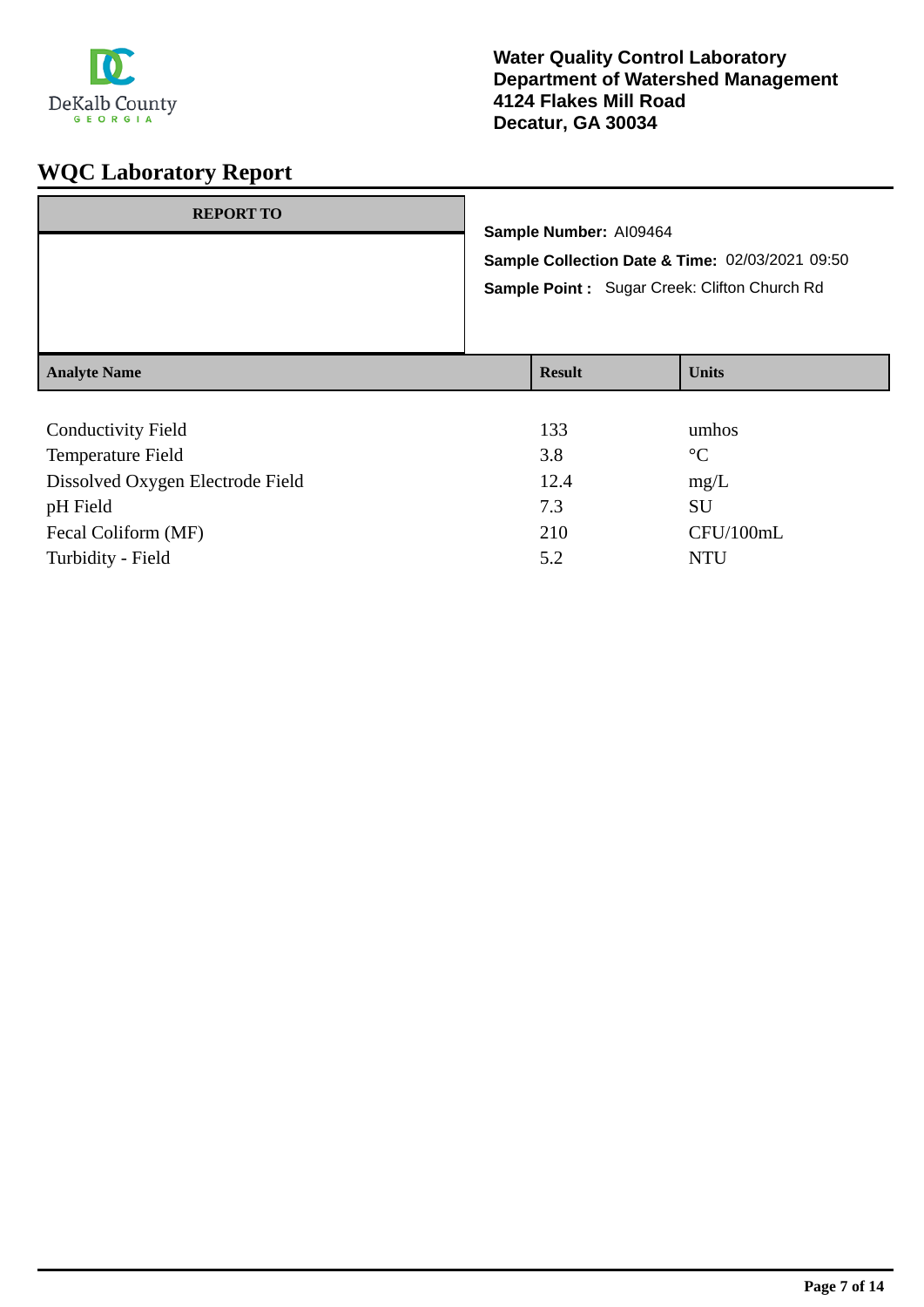

| <b>Analyte Name</b> |                                                                                                                      | <b>Result</b> | <b>Units</b> |
|---------------------|----------------------------------------------------------------------------------------------------------------------|---------------|--------------|
|                     | Sample Number: AI09465<br>Sample Collection Date & Time: 02/03/2021 10:25<br>Sample Point : Cobbs Creek: Rainbow Dr. |               |              |
| <b>REPORT TO</b>    |                                                                                                                      |               |              |

| 11.9 | mg/L            |
|------|-----------------|
| 7.9  | SU              |
| 450  | CFU/100mL       |
| 96   | umhos           |
| 4.1  | <b>NTU</b>      |
| 4.6  | $\rm ^{\circ}C$ |
|      |                 |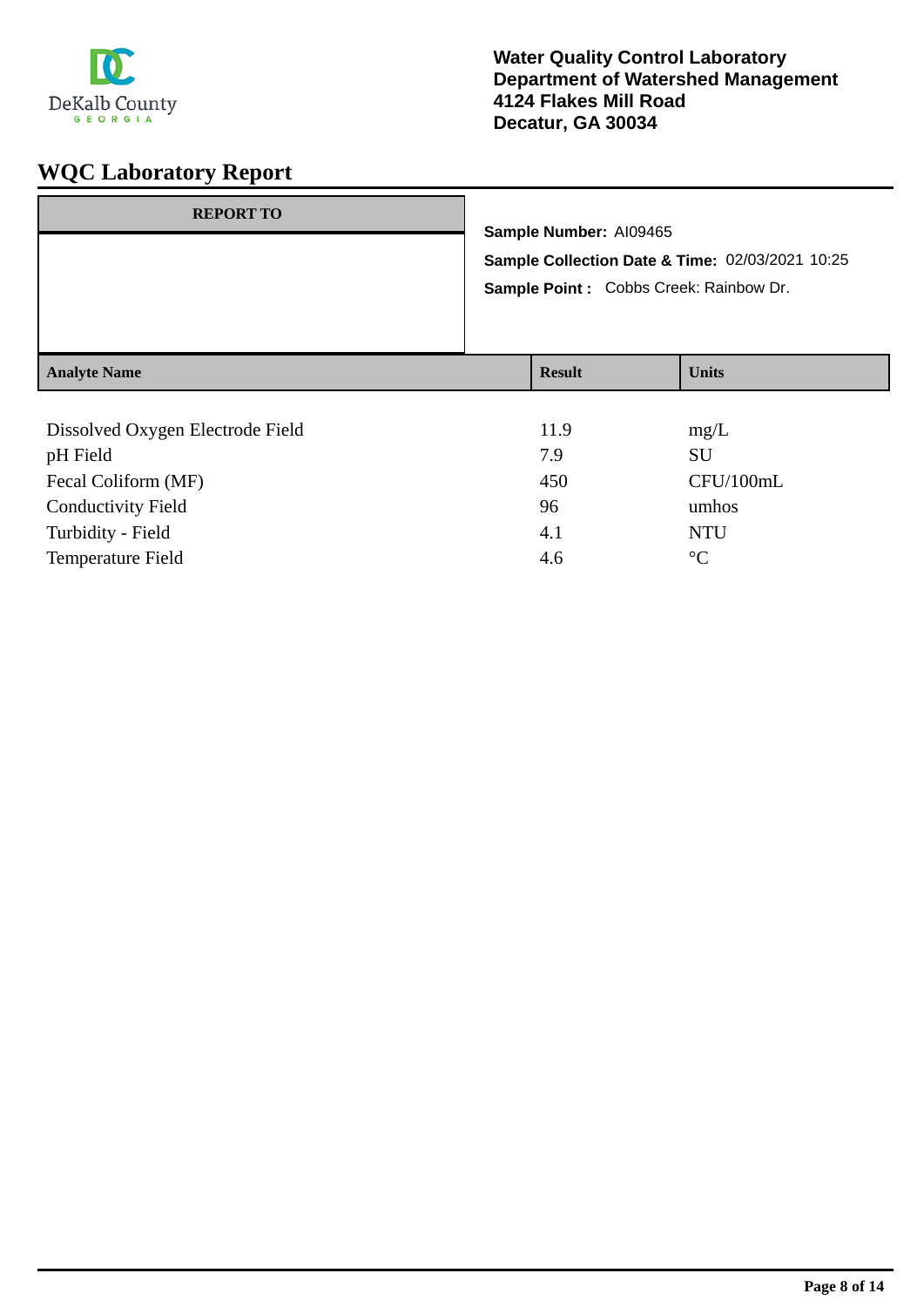

| <b>REPORT TO</b>    | Sample Number: AI09466<br>Sample Point: Sugar Creek at Brannen Rd | Sample Collection Date & Time: 02/03/2021 10:05 |
|---------------------|-------------------------------------------------------------------|-------------------------------------------------|
| <b>Analyte Name</b> | <b>Result</b>                                                     | <b>Units</b>                                    |

| Turbidity - Field                | 4.2  | <b>NTU</b>      |
|----------------------------------|------|-----------------|
| Fecal Coliform (MF)              | 160  | CFU/100mL       |
| Dissolved Oxygen Electrode Field | 12.5 | mg/L            |
| pH Field                         | 7.8  | <b>SU</b>       |
| <b>Temperature Field</b>         | 4.0  | $\rm ^{\circ}C$ |
| <b>Conductivity Field</b>        | 140  | umhos           |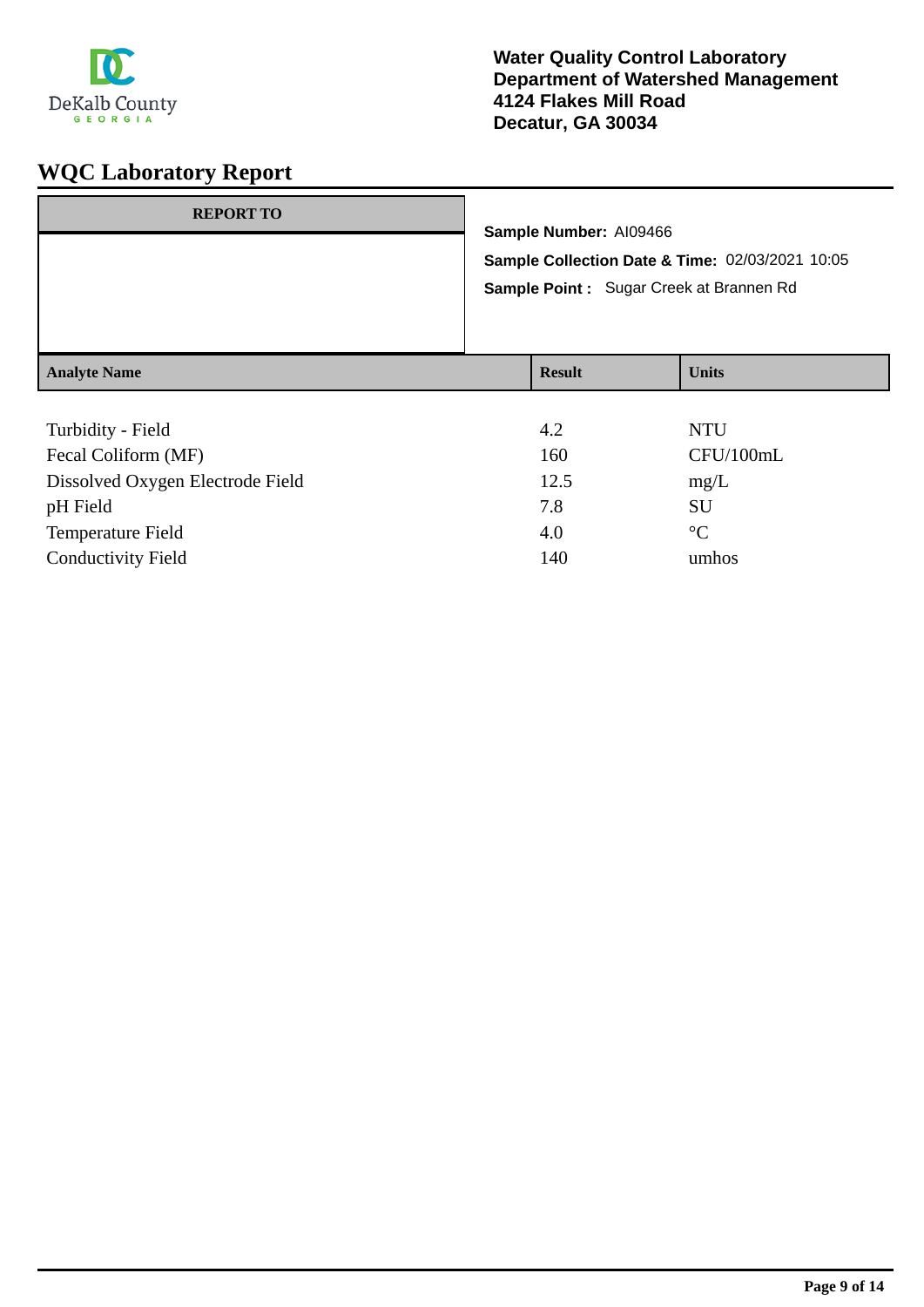

| <b>REPORT TO</b>         | Sample Number: AI09494<br>Sample Point : Peavine Creek at Northern Ave | Sample Collection Date & Time: 02/04/2021 09:53 |
|--------------------------|------------------------------------------------------------------------|-------------------------------------------------|
| <b>Analyte Name</b>      | <b>Result</b>                                                          | <b>Units</b>                                    |
| <b>Temperature Field</b> | 7.2                                                                    | $^{\circ}C$                                     |

| Dissolved Oxygen Electrode Field | 11.3 | mg/L      |
|----------------------------------|------|-----------|
| pH Field                         | -6.9 | SU        |
| Fecal Coliform (MF)              | 80   | CFU/100mL |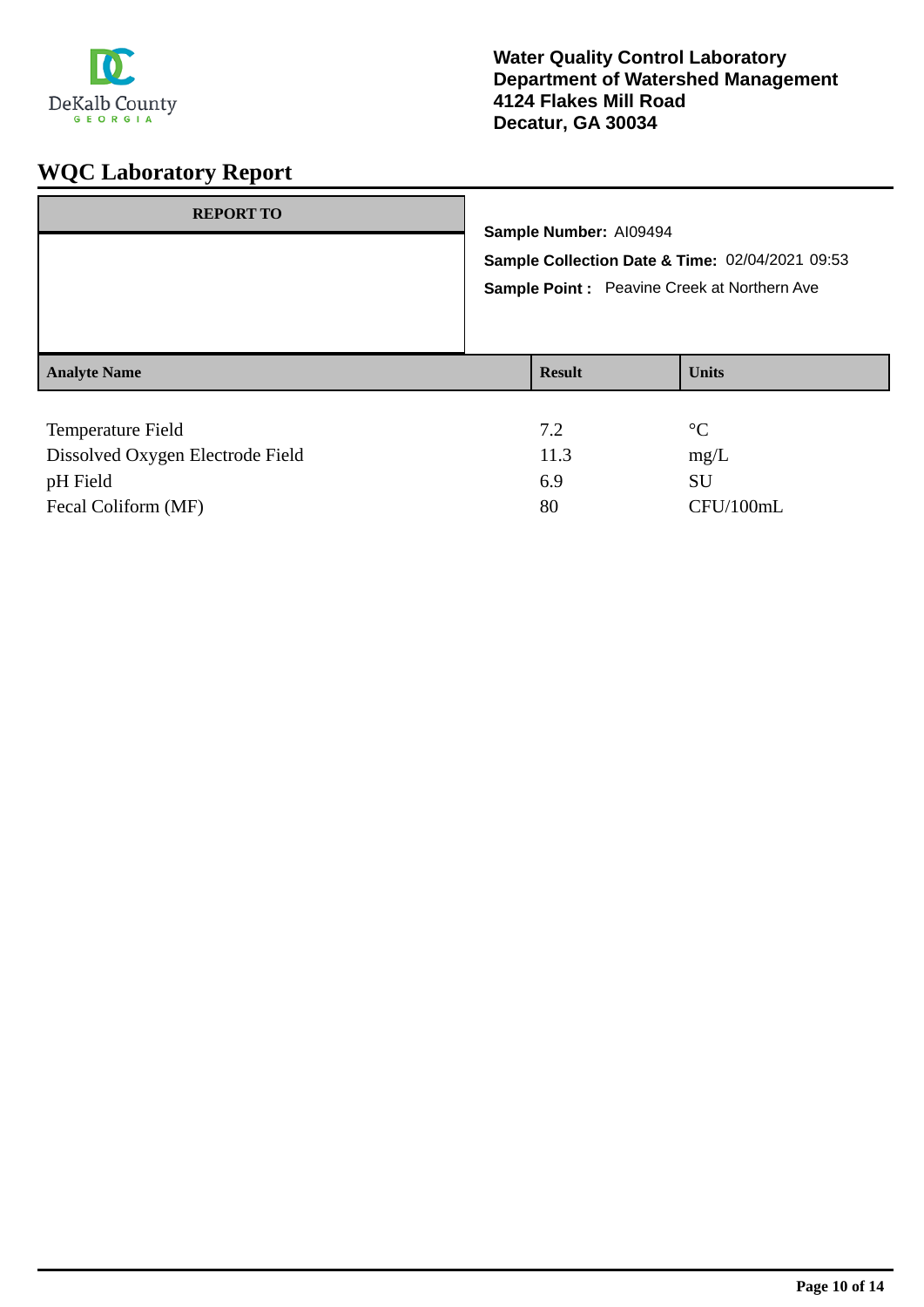

| <b>REPORT TO</b>                                     | Sample Number: AI09495                                                                          |  |                              |
|------------------------------------------------------|-------------------------------------------------------------------------------------------------|--|------------------------------|
|                                                      | Sample Collection Date & Time: 02/04/2021 10:16<br>Sample Point : Peavine Creek: Old Briarcliff |  |                              |
| <b>Analyte Name</b>                                  | <b>Result</b>                                                                                   |  | <b>Units</b>                 |
| Dissolved Oxygen Electrode Field<br><b>TT THE 11</b> | 12.2<br>$\sim$                                                                                  |  | mg/L<br>$\sim$ $\sim$ $\sim$ |

| pH Field                 |     | SU             |
|--------------------------|-----|----------------|
| <b>Temperature Field</b> |     | $\circ$ $\sim$ |
| Fecal Coliform (MF)      | 390 | CFU/100mL      |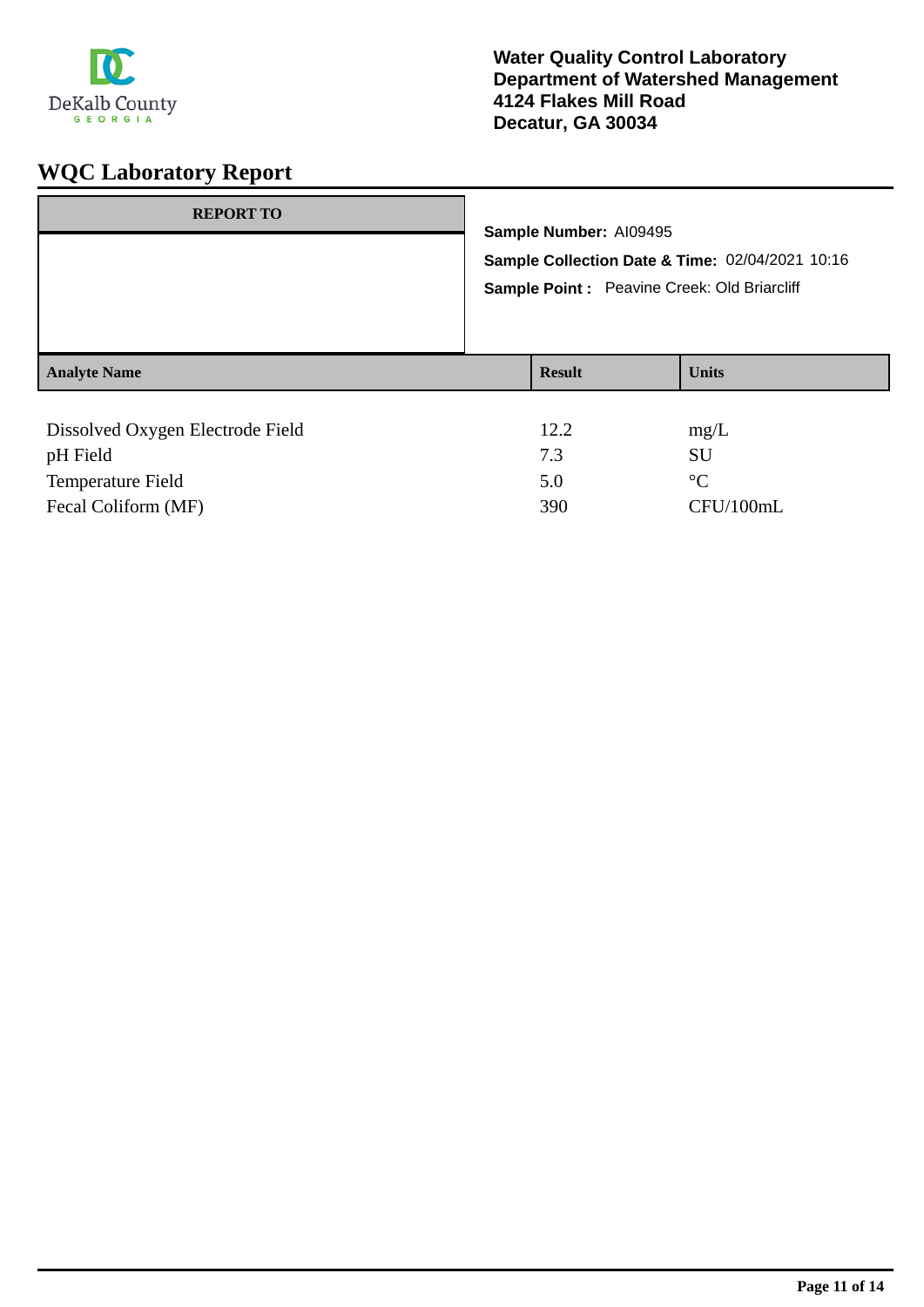

| <b>REPORT TO</b>    | Sample Number: Al09496<br>Sample Point : Lullwater Creek: LW Pkwy. | Sample Collection Date & Time: 02/04/2021 10:30 |
|---------------------|--------------------------------------------------------------------|-------------------------------------------------|
| <b>Analyte Name</b> | <b>Result</b>                                                      | <b>Units</b>                                    |
| Tampang terma Eight | $\epsilon$ o                                                       | $\Omega$                                        |

| Temperature Field                | 5.8  |           |
|----------------------------------|------|-----------|
| Dissolved Oxygen Electrode Field | 12.5 | mg/L      |
| pH Field                         | 77   | SU        |
| Fecal Coliform (MF)              | 280  | CFU/100mL |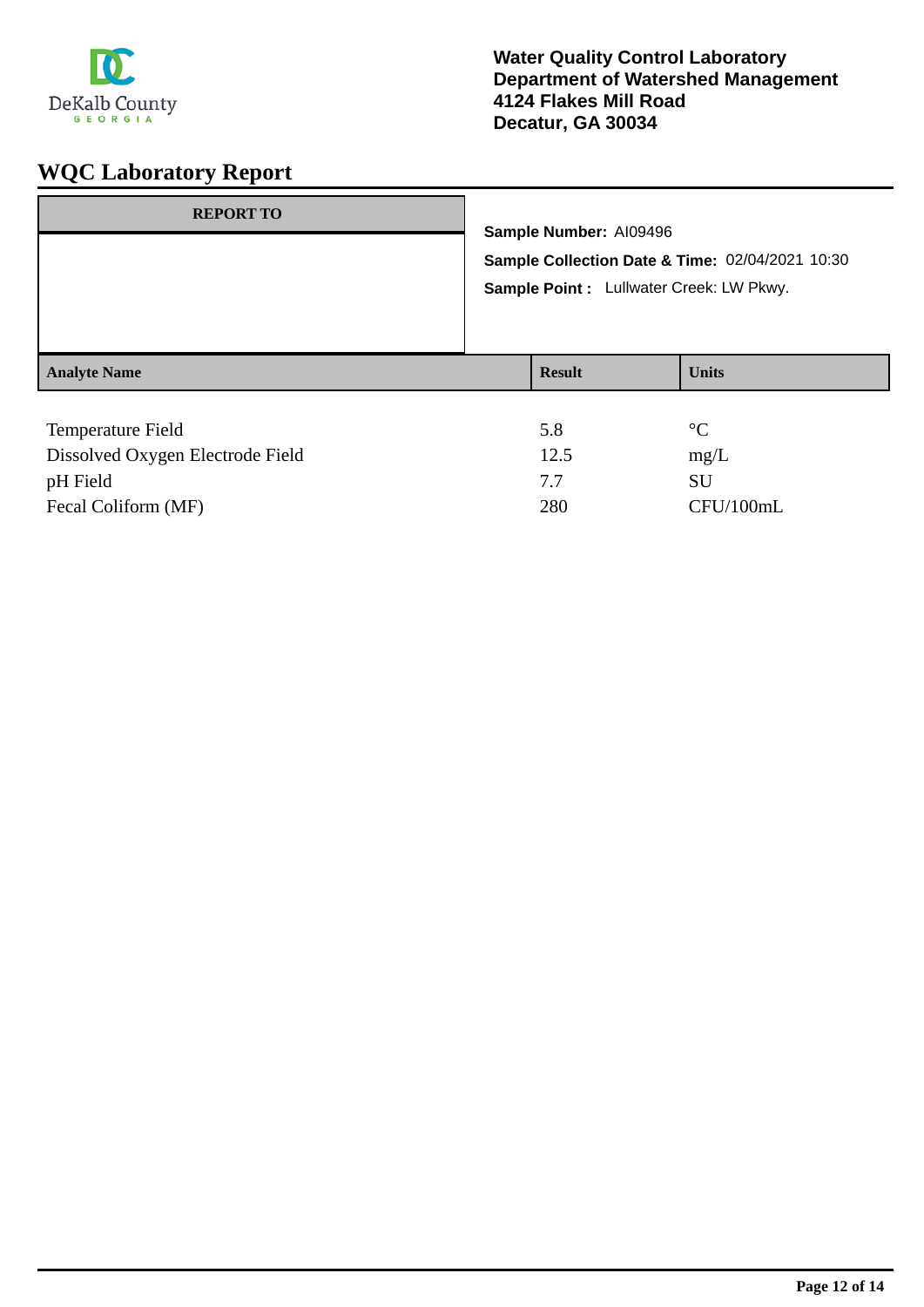

| <b>REPORT TO</b>          |                                                                                                                                                                  |               |                      |
|---------------------------|------------------------------------------------------------------------------------------------------------------------------------------------------------------|---------------|----------------------|
|                           | Sample Number: AI09511<br>Sample Collection Date & Time: 02/05/2021 10:15<br><b>Sample Point:</b> Fecal monitoring site at 3850 Memorial<br>Dr. Avondale Estates |               |                      |
|                           |                                                                                                                                                                  |               |                      |
|                           |                                                                                                                                                                  |               |                      |
| <b>Analyte Name</b>       |                                                                                                                                                                  | <b>Result</b> | <b>Units</b>         |
|                           |                                                                                                                                                                  |               |                      |
| <b>Conductivity Field</b> |                                                                                                                                                                  | 90            | umhos                |
| Turbidity - Field         |                                                                                                                                                                  | 3.5           | <b>NTU</b>           |
| Fecal Coliform (MF)       |                                                                                                                                                                  | 90            | CFU/100mL            |
| <b>TT THE 11</b>          |                                                                                                                                                                  | - -           | $\sim$ $\sim$ $\sim$ |

| pH Field                         |      | SU          |
|----------------------------------|------|-------------|
| Temperature Field                | 10.4 | $^{\circ}C$ |
| Dissolved Oxygen Electrode Field | Q 7  | mg/L        |